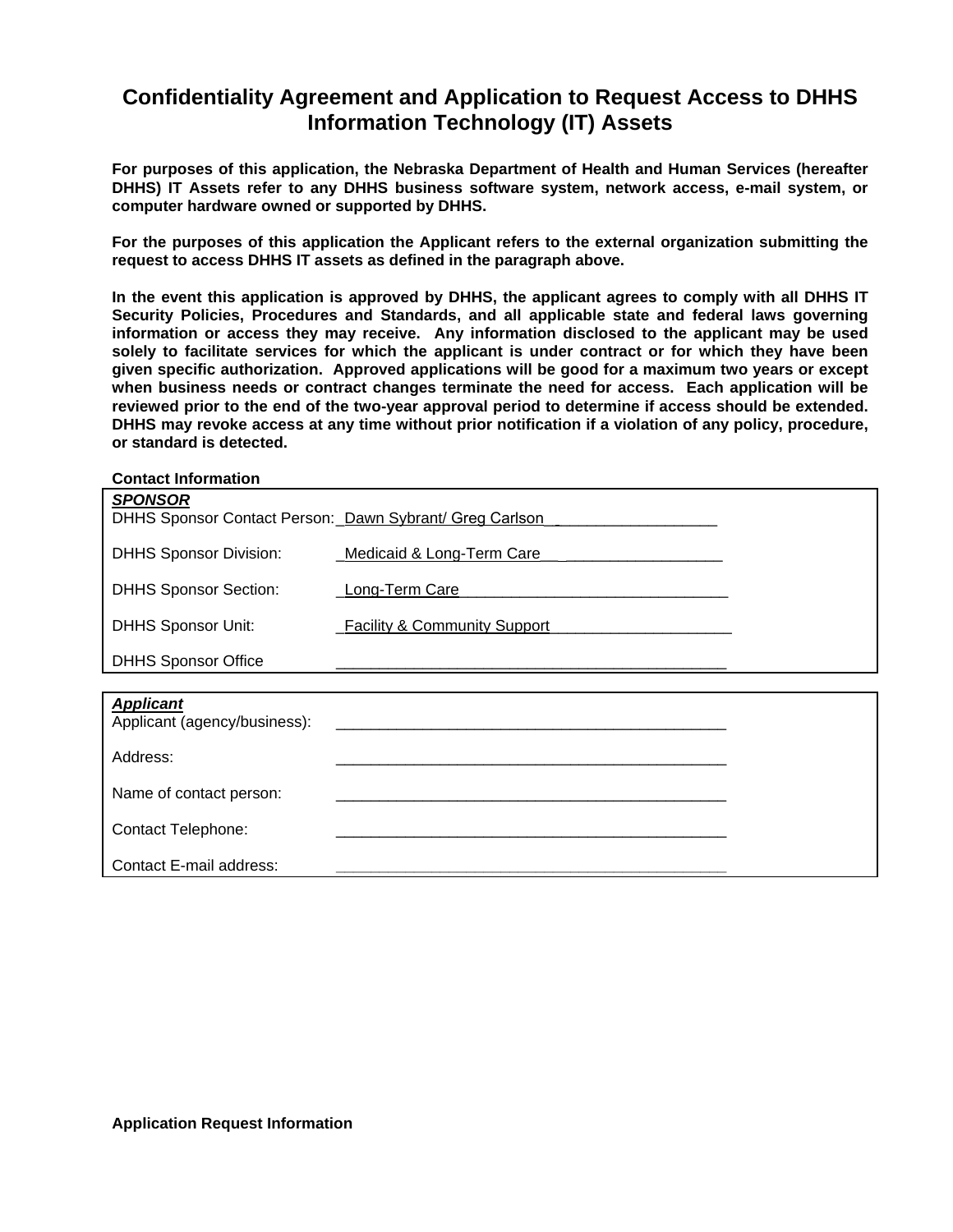1. Please complete an outline of the specific service your agency plans to offer. Attach a copy of any contract that supports your request for access. (If a copy of the contract is on file with DHHS please provide the name of the DHHS contact who can provide this information.)

2. Outline what specific information your agency needs in order to offer these services and include the computer application or database you are requesting access to.



3. List type of organization: corporation - nonprofit corporation - government – partnership – limited liability Corporation limited liability partnership – professional corporation – sole proprietorship – other.

\_\_\_\_\_\_\_\_\_\_\_\_\_\_\_\_\_\_\_\_\_\_\_\_\_\_\_\_\_\_\_\_\_\_\_\_\_\_\_\_\_\_\_\_\_\_\_\_\_\_\_\_\_\_\_\_\_\_\_\_\_\_\_\_\_\_\_\_\_\_\_\_\_\_\_\_\_\_\_\_\_\_\_

- 4. If an out of state entity, is the applicant registered to do business in Nebraska?
- 5. State of incorporation\_\_\_\_\_\_\_\_\_\_\_\_\_\_\_\_\_\_\_\_\_\_\_\_\_\_\_\_\_\_\_\_\_\_\_\_\_\_\_\_\_\_\_\_\_\_\_
- 6. List (by name, title and location) each individual in your agency who will have access to this information and the approximate number of hours of access each individual would need weekly.

\_\_\_\_\_\_\_\_\_\_\_\_\_\_\_\_\_\_\_\_\_\_\_\_\_\_\_\_\_\_\_\_\_\_\_\_\_\_\_\_\_\_\_\_\_\_\_\_\_\_\_\_\_\_\_\_\_\_\_\_\_\_\_\_\_\_\_\_\_\_\_\_\_\_\_\_\_\_\_\_\_\_\_

\_\_\_\_\_\_\_\_\_\_\_\_\_\_\_\_\_\_\_\_\_\_\_\_\_\_\_\_\_\_\_\_\_\_\_\_\_\_\_\_\_\_\_\_\_\_\_\_\_\_\_\_\_\_\_\_\_\_\_\_\_\_\_\_\_\_\_\_\_\_\_\_\_\_\_\_\_\_\_\_\_\_\_

- 7. Please indicate the period for which access is requested:
- 8. Who in your organization will be responsible for providing updates and staffing, e.g. name, telephone or address, new hires, and staff terminations or security requests?

| Name:          |  |
|----------------|--|
| Telephone No.  |  |
| Email Address: |  |

- 9. Please outline the process to be followed should your agency or DHHS observe an incident of information misuse or security violation.
- 10. Please identify how you intend to electronically access the DHHS systems referred to in this request (i.e., what company/organization owns and maintains the computer equipment and network you will use for the proposed access).

\_\_\_\_\_\_\_\_\_\_\_\_\_\_\_\_\_\_\_\_\_\_\_\_\_\_\_\_\_\_\_\_\_\_\_\_\_\_\_\_\_\_\_\_\_\_\_\_\_\_\_\_\_\_\_\_\_\_\_\_\_\_\_\_\_\_\_\_\_\_\_\_\_\_\_\_\_\_\_\_\_\_\_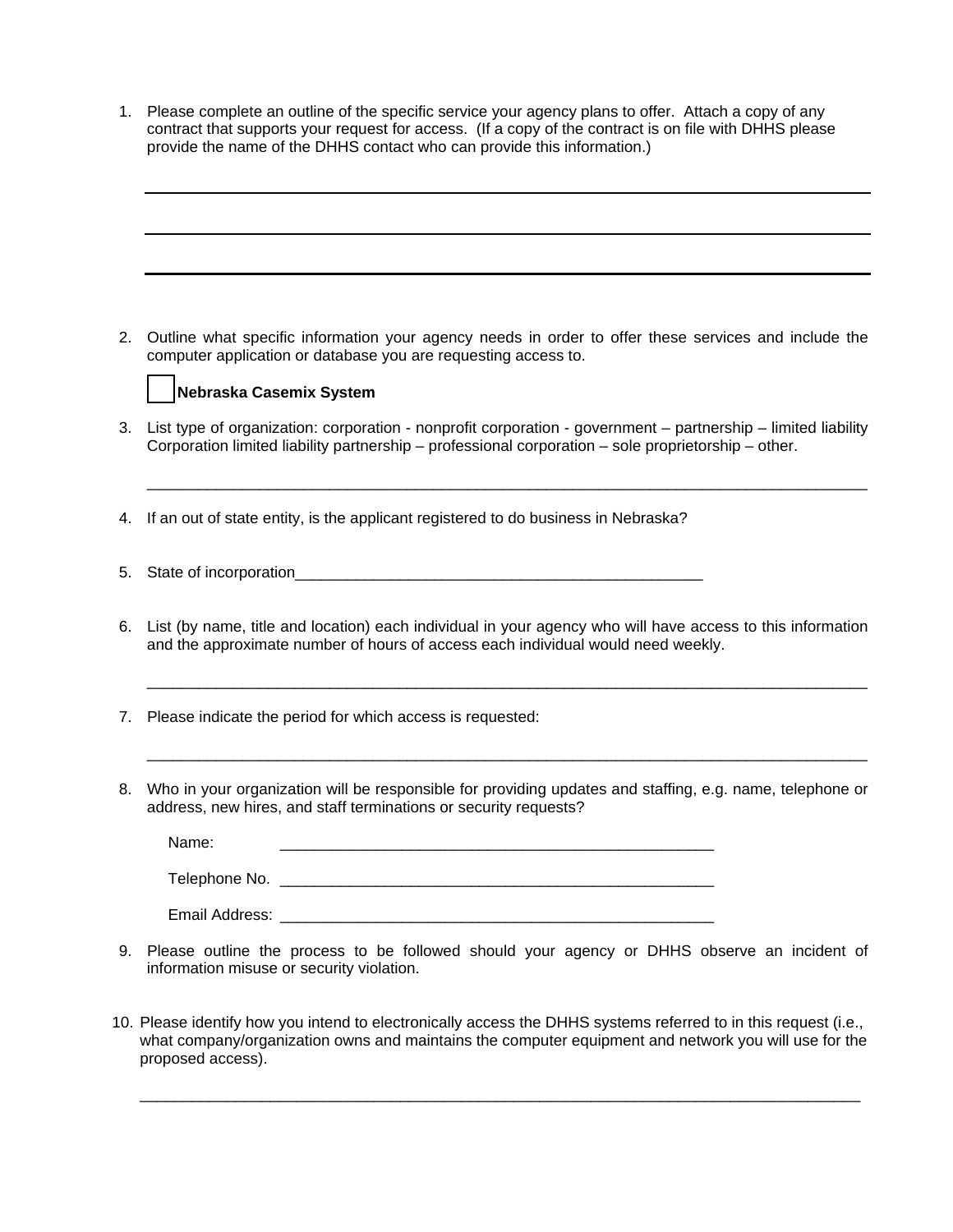## **COSTS**

Access costs and fees may be assessed to the Applicant agency. These costs will be determined by the Information Systems and Technology division with the approval of the External Access Committee or at the discretion of the DHHS Sponsoring Division Administrator.

- DHHS assumes that the applicant has or will obtain an Internet Provider and encryption software if determined necessary for protected access.
- Applicant may be required to pay the cost of technical support necessary to allow selected access if necessary.
- Applicant may be required to pay the cost of hardware/software or browser and Internet Service Provider costs if necessary to allow access.
- Applicant may be required to pay a monthly access fee, which shall include support functions (including DHHS Help Desk).
- Applicant may be required to pay cost of mandatory training for their staff before access is granted including training for additional staff added at a later date or remedial training for on going staff.
- Applicant may be required to pay costs of network installation and monthly lease costs.
- Applicant may be required to pay segment cost.
- Full costs will be established at a monthly or yearly rate and identified prior to the approval of this application.

## **ACCESS Requirements**

This reference and all their terms and conditions incorporate all DHHS Policies, Procedures, Standards and all governing state and federal laws, apply to the applicant.

Applicants shall agree that no staff is to be given access until they complete any DHHS mandated training.

All staff that has completed any DHHS mandated training must complete a "Confidentially Statement" (see attached). The confidentiality statement states that they have been informed of their obligation to use the information as intended and understand that misuse will result in their immediate loss of access and may result in legal action being taken as a result in their misuse.

No access will be given to any applicant until signed confidentiality statements and all required documentation has been received by DHHS for each individuals listed in item 6 above.

A Service Level Agreement (SLA) may be negotiated with the applicant (if needed) prior to final approval given to this application. If required no access will be given until a signed SLA is received by DHHS.

Your signature indicates your agreement that under no circumstances shall your staff use the information for any other purpose than that outlined in the application, even if the applicant feels is critical to another part of their business operation.

Your signature indicates that you are aware that this information is the property of or under the guardianship of DHHS and access can be withdrawn immediately.

Your signature indicates your understanding that DHHS information may not be stored on a device not owned or managed by DHHS or your organization, and may not be accessed using a laptop, smart phone, PDA, or any other mobile device, over a wireless network, or at a Home Office or tele-commuting site without prior approval of DHHS.